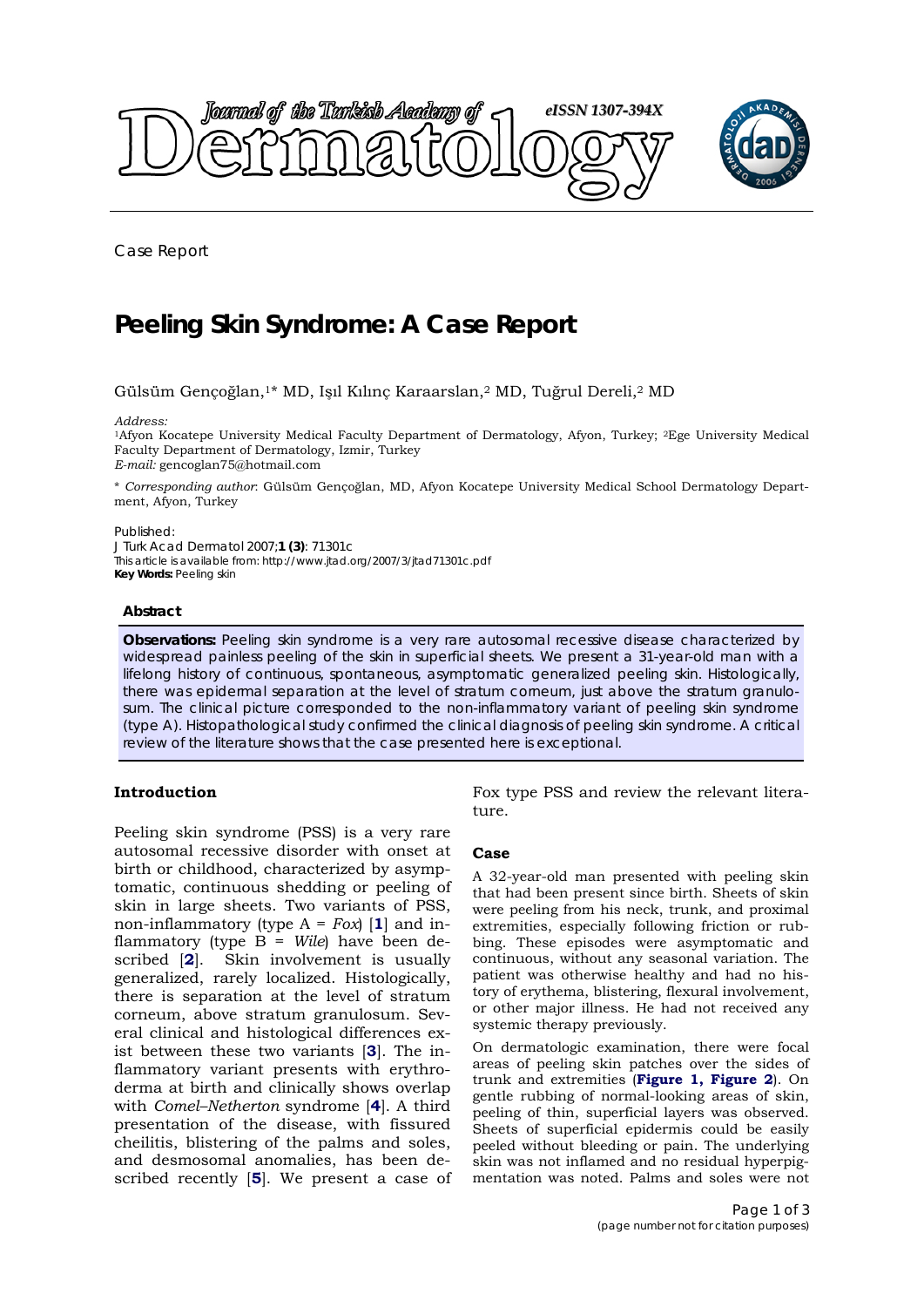*J Turk Acad Dermatol* 2007; **1 (3)**: 71301c. http://www.jtad.org/2007/3/jtad71301c.pdf



**Figure 1.** Sheets of peeling skin on the upper extremities. The underlying skin was not inflamed and extremities. The underlying skin was not inflamed and<br> **Figure 2.** Peeling skin at the sides of the body. Sheets<br>
of superficial epidermis could be easily peeled without

involved. The teeth, hair, nails, and mucosa were normal. His parents were first-degree relatives, but his parents and siblings were not affected by PSS.

A complete blood count, urinalysis, and routine blood chemistry were within normal limits. Serum iron and copper levels were also normal. Plasma and urinary amino acids analyzed by paper chromatography did not yield any abnormalities. There was no eosinophilia.

A skin biopsy specimen revealed slight hyperkeratosis and thinning of the granular cell layer. The stratum corneum was separated from the underlying stratum granulosum. No signs of inflammation were present [**Figure 3**]. Direct immunofluorescence studies did not reveal any immunoglobulin or complement deposition.

# **Discussion**

The first case similar to ours was reported in 1921 and termed by Fox as "keratolysis



**Figure 3.** Skin biopsy specimen showed slight hyperkeratosis and thinning of the granular cell layer. The stratum corneum was separated from the underlying stratum granulosum.



of superficial epidermis could be easily peeled without bleeding or pain.

exfoliativa congenital" [**1**]. In 1924, Wile described three unusual cases of congenital ichthyosiform erythroderma [**2**]. The question as to whether these cases represented similar or different disorders remains unanswered because ultrastructural, biochemical, or genetic studies have not been performed at that time. In 1969, Kurban and Azar reported four siblings in a family, using the term "familial continual skin peeling" [**6**]. Their cases were similar to Fox's case [**1**]. The etiology of this condition is still unknown. However, the increase in epidermal proliferation rate may account for the epidermal abnormality. Considering the cases reported up to date, the disease appears to be generalized, lifelong, and has an autosomal recessive mode of inheritance. The onset of symptoms is at birth, or shortly thereafter, and is marked by easy peeling of skin. Levy [**7**] and Inamadar [**8**] found abnormalities of amino acid metabolism with diminished plasma tryptophan in patients with this syndrome. Minor variations of urine amino acids were detected by Dicken [**9**] and Mevorah *et al* [**10**]. Hacham-Zadeh and Holubar [**11**] described patients with elevated serum copper levels, serum ceruloplasmin, iron and iron-binding capacity. The significance of these findings is uncertain. Our patient showed no amino acid abnormalities. His copper and iron levels were also within normal limits. Eosinophilia was reported in a few cases and it has been proposed that eosinophils, by the local release of cytotoxic cationic proteins, may